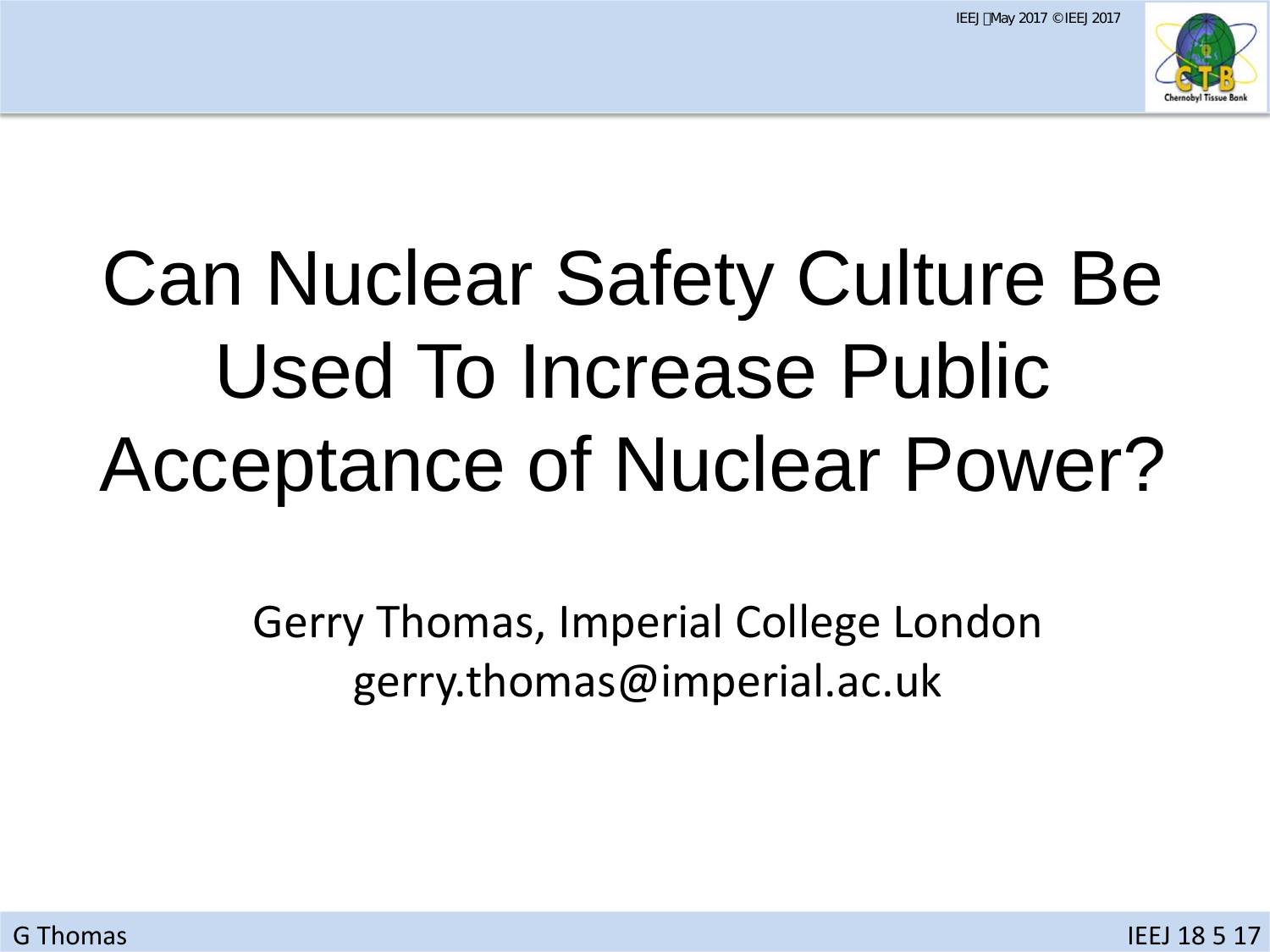hazard

• Understanding in which situations the hazard results in a risk

• Knowledge and awareness of the

Development of a safety culture depends on

- Understanding how the risk can be minimised
- Leadership built on trust
- Learning from mistakes of the past
- Effective communication



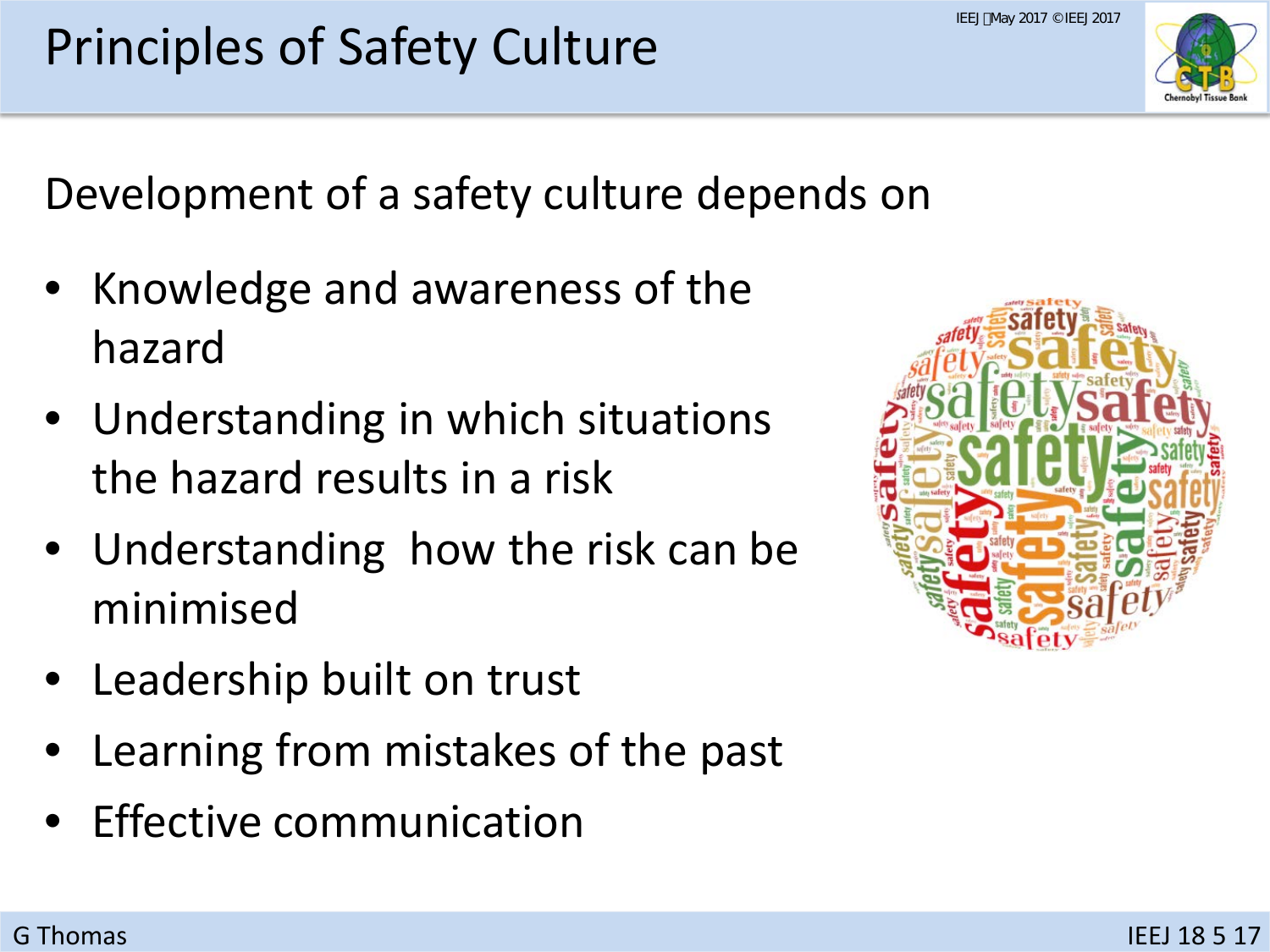#### Public Perception

Knowledge and awareness of the hazard

• Public show heightened awareness of the hazard of man-made radiation relative to radiation from natural sources



- Need to correct misconceptions around "man-made" and "natural" radiation
- Could learn from Pharmaceutical industry on this
- Association of hazard with risk is down to belief rather than evidence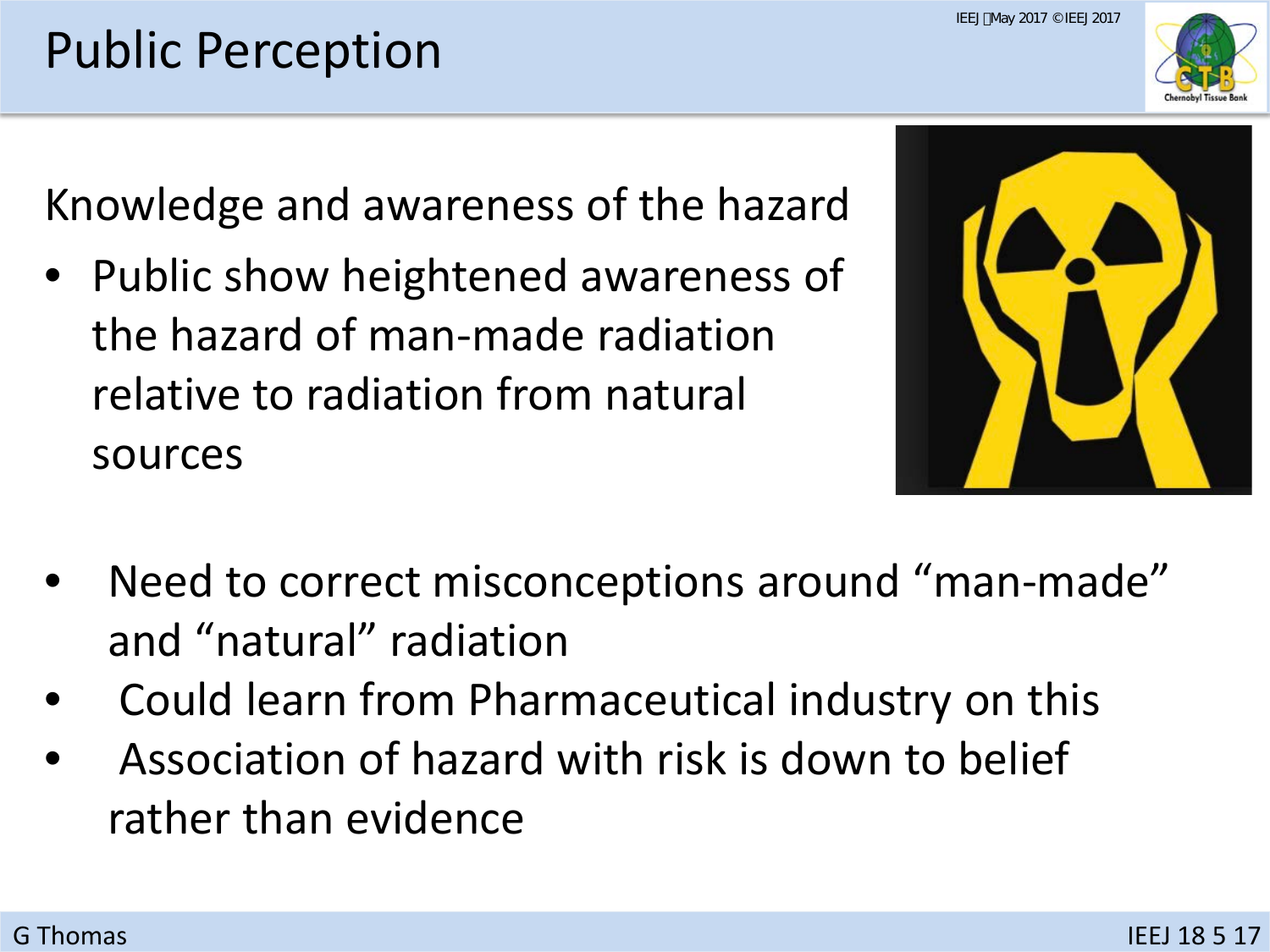IEEJ:May 2017 © IEEJ2017

## When does the hazard become a risk?



- Lack of understanding between dose and effect
	- Caused by the LNT hypothesis (radiation is dangerous at every level)



- Need to provide better illustration of potential risks at low levels
	- Infographics better than words
	- Compare risks and doses with everyday risks and exposures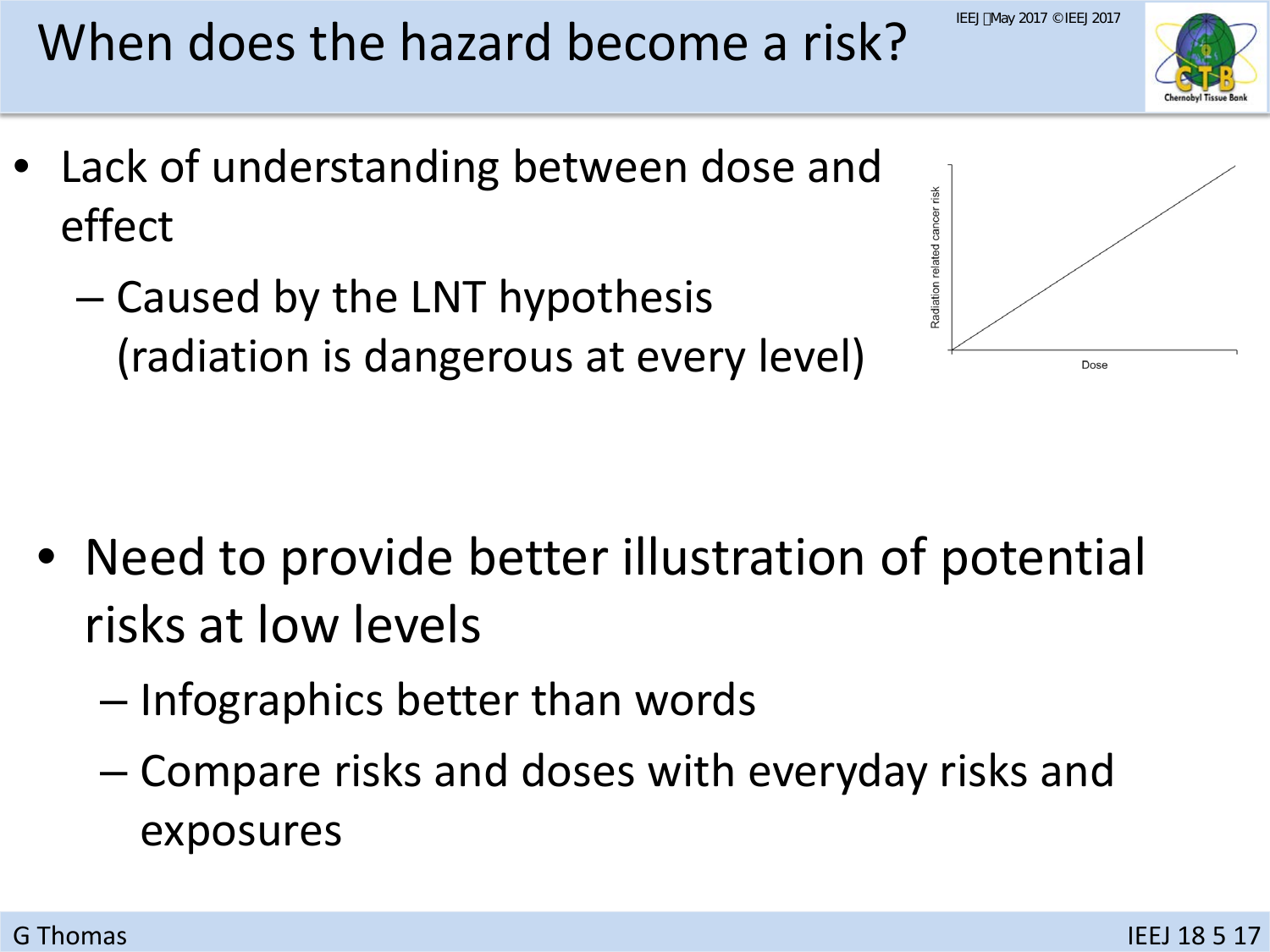IEEJ:May 2017 © IEEJ2017

## Radiation and cancer risk





Health Risks from Exposure to Low Levels of Ionizing Radiation: BEIR VII Phase 2. Washington, DC: National Research Council; 2005. National Research Council, Committee to Assess Health Risks from Exposure to Low Levels of Ionizing Radiation.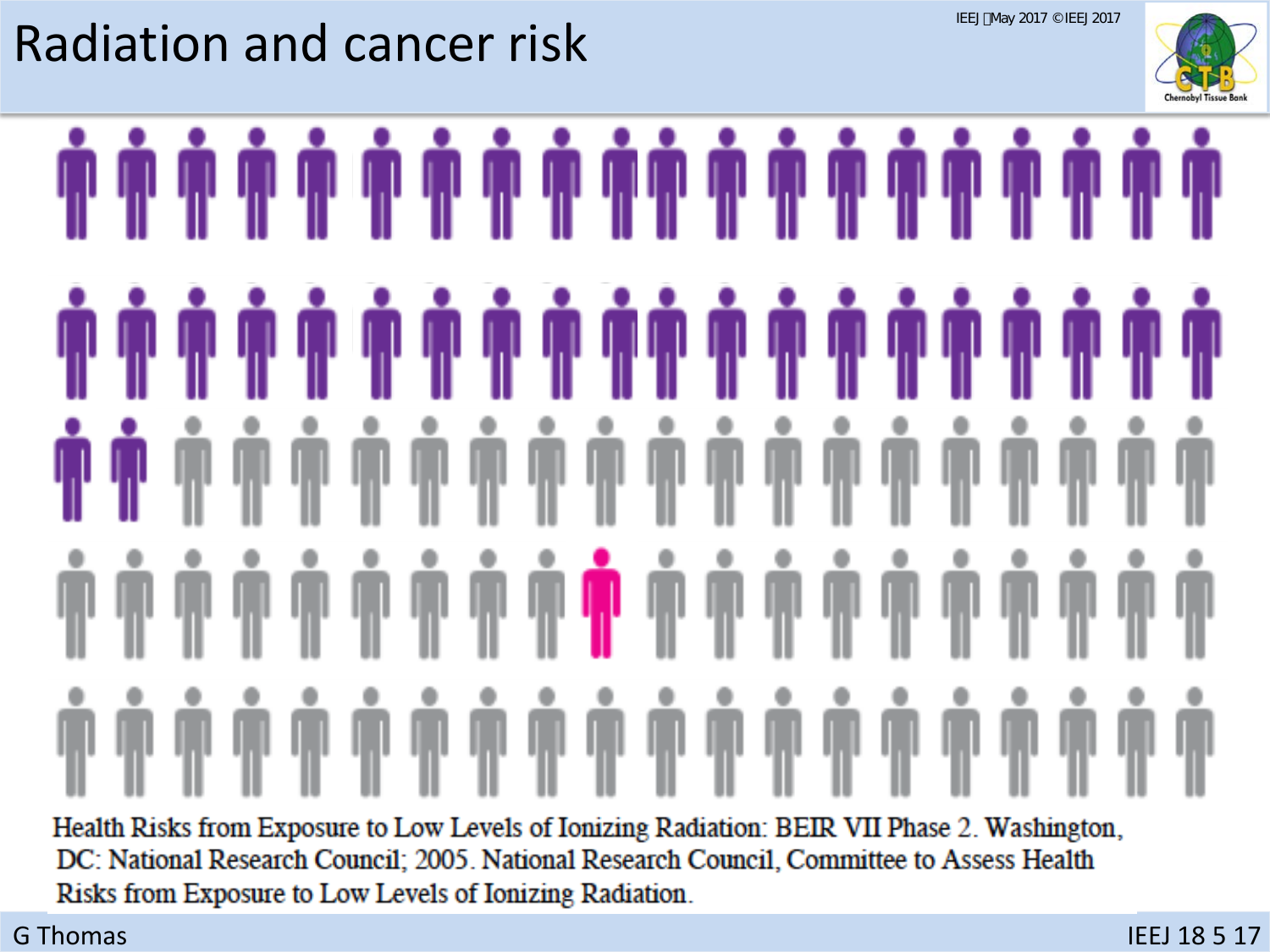#### Risks of radiation compared with other health risks IEEJ:May 2017 © IEEJ2017



| <b>Risk scenario</b>                                                                                                                                                     | <b>Average Years of</b><br><b>Life Lost (YOLL)</b> |
|--------------------------------------------------------------------------------------------------------------------------------------------------------------------------|----------------------------------------------------|
| <b>Smoking</b><br>Male doctor who is a lifetime smoker compared to non-<br>smoker.                                                                                       | 10                                                 |
| <b>Obesity</b><br>White male aged 35 who is obese (BMI = $30.0-39.9$ ) or<br>severely obese (BMI >40): risk relative to BMI = 24.                                        | Obese:<br>I—4 a<br>Severely obese:<br>$4 - 10a$    |
| <b>Radiation</b><br>Atomic bomb survivor who was in the most exposed<br>group: within 1500 metres of the hypocentre. Shielded<br>whole body kerma $>1$ Gy, mean 2.25 Gy. | 2.6<br>$(1.3 - 5.2)^a$                             |

NB Radiation doses from nuclear accidents much lower than from A-bomb, so risk even lower

J Smith http://bmcpublichealth.biomedcentral.com/articles/10.1186/1471-2458-7-49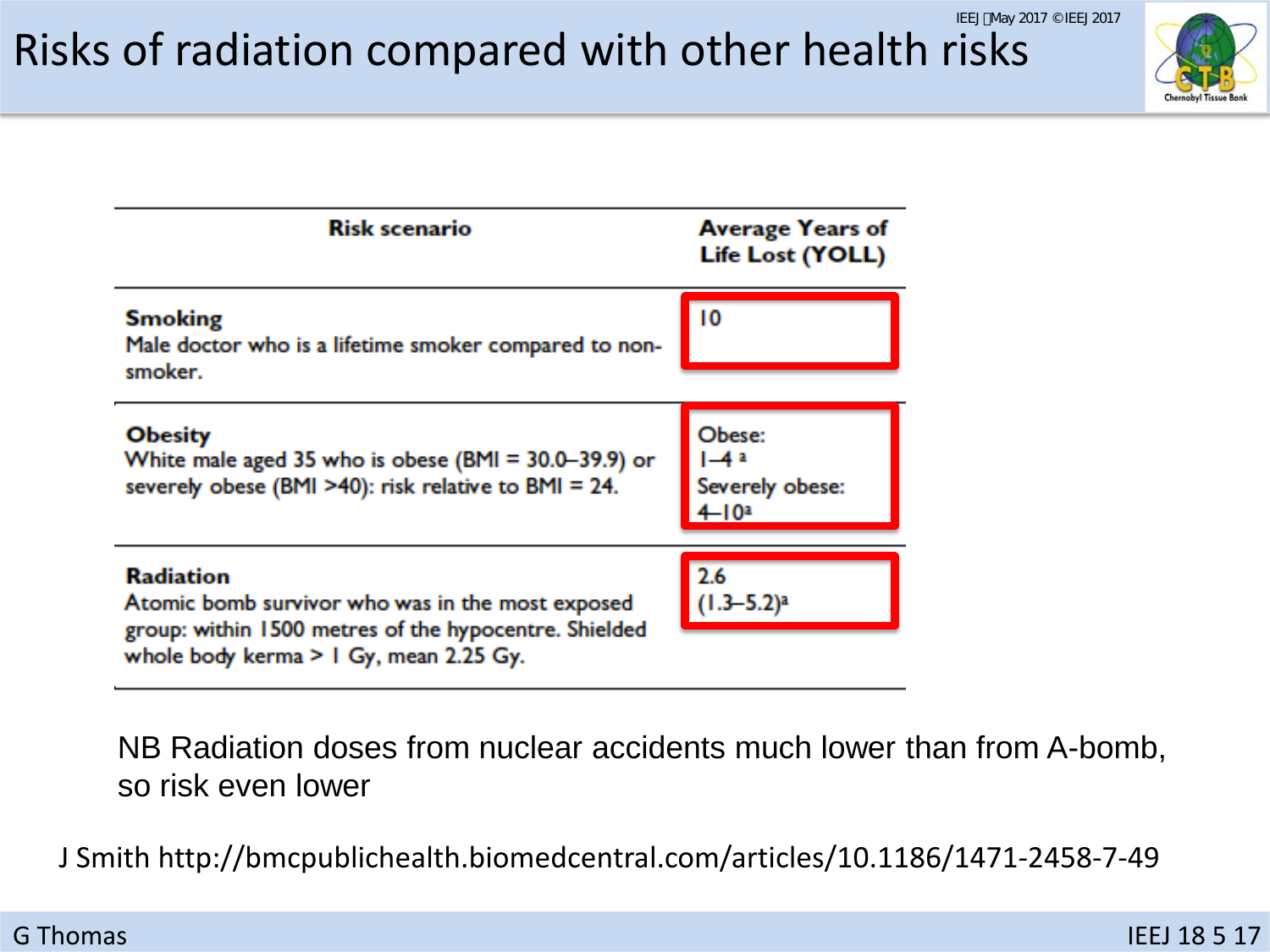IEEJ:May 2017 © IEEJ2017





Courtesy Prof Ryogo Hayano and Dr Masaharu Tsubukura http://journals.sagepub.com/doi/pdf/10.1177/0146645316666493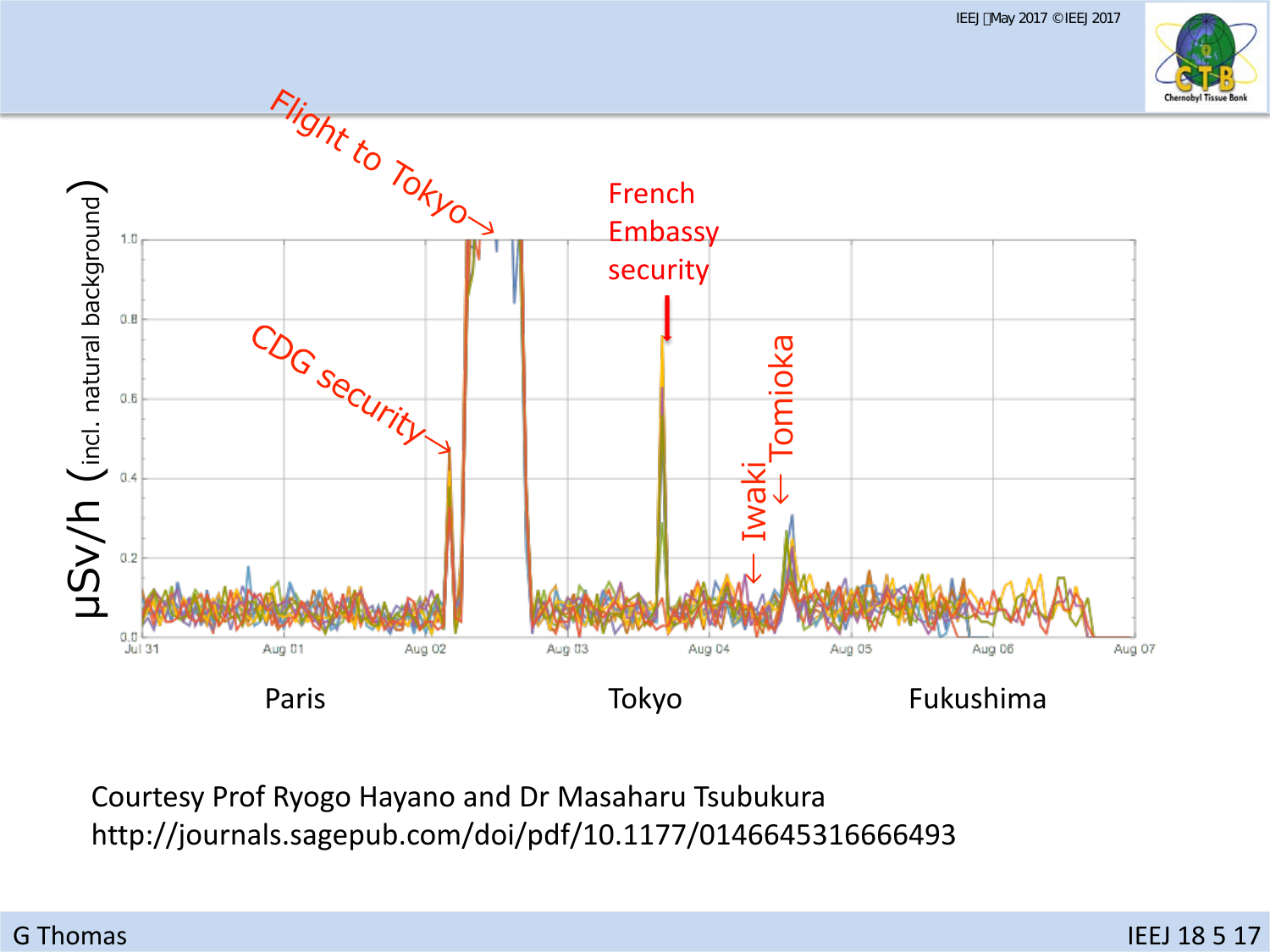

Information provided to local communities via stakeholder groups on what to do in the event of an accident - advice given before the accident occurs!

- Shelter inside buildings
- Orderly evacuation for the short term (?)
- Minimise consumption of local food rich in iodine (milk, leafy vegetables)
- Don't panic will result in many more casualties than the radiation exposure

**Similar to the way we would deal with a chemical exposure**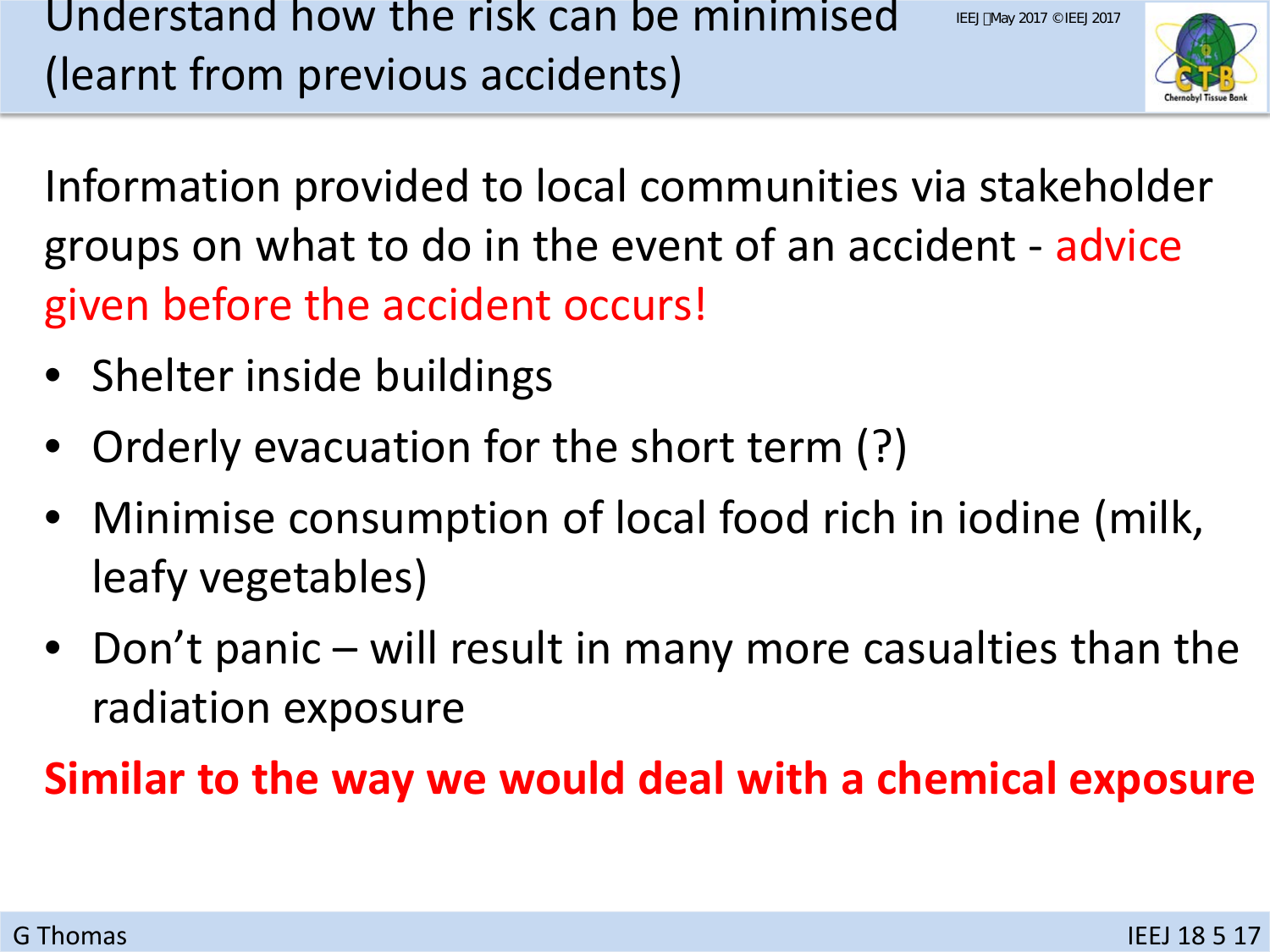

Public interaction built on trust

- Trust of those running the plant (general problem with big industry and the public)
- Trust of those regulating the industry regulators must have teeth and use them!
- Trust of workers within the plant encourage the workforce to interact with local and more distant communities
- Trusted communicators often those not part of the industry or government.
- **Find a public figure who understands the energy debate and can communicate on risks and benefits**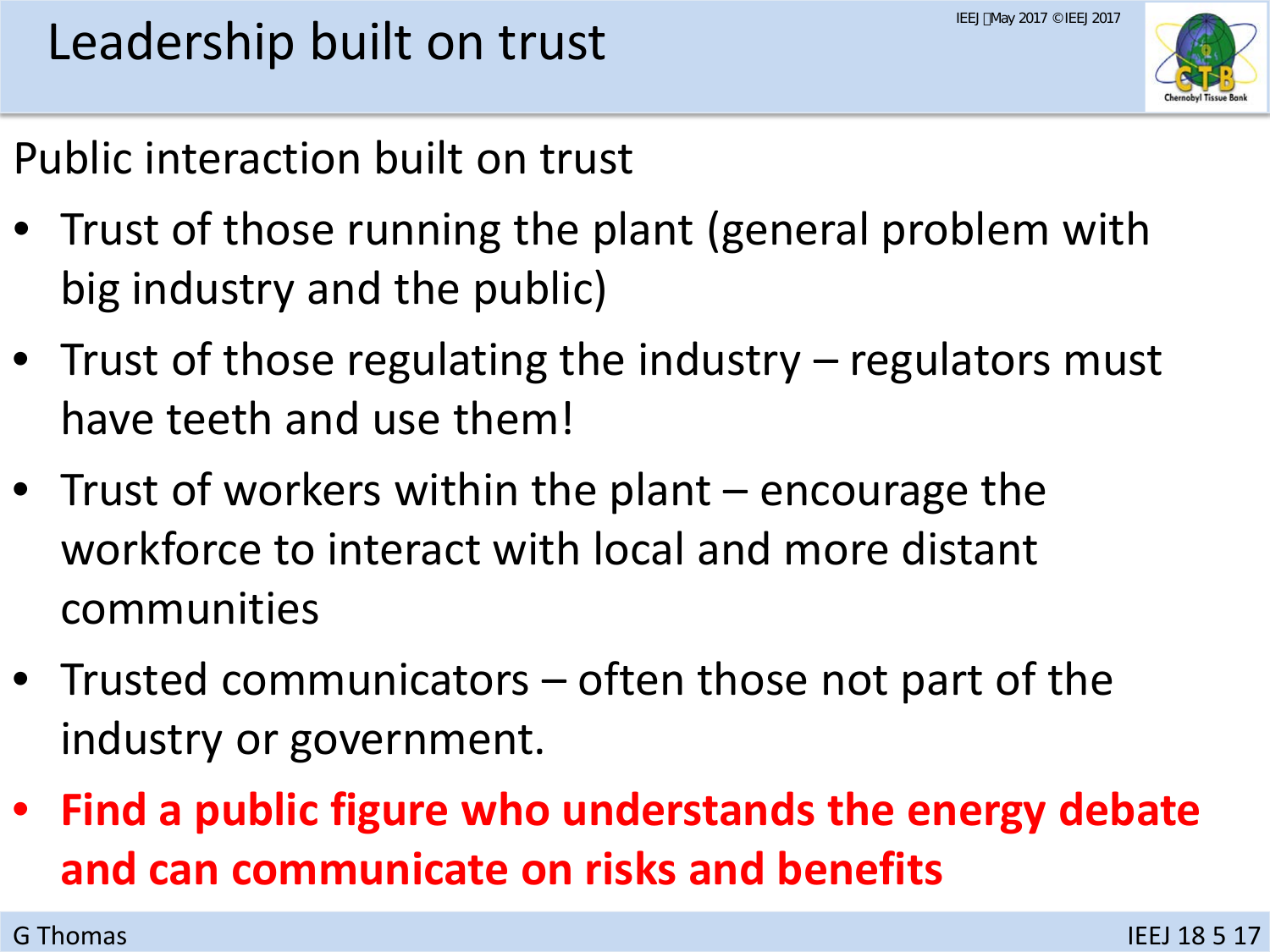IEEJ May 2017 © IEEJ 2017









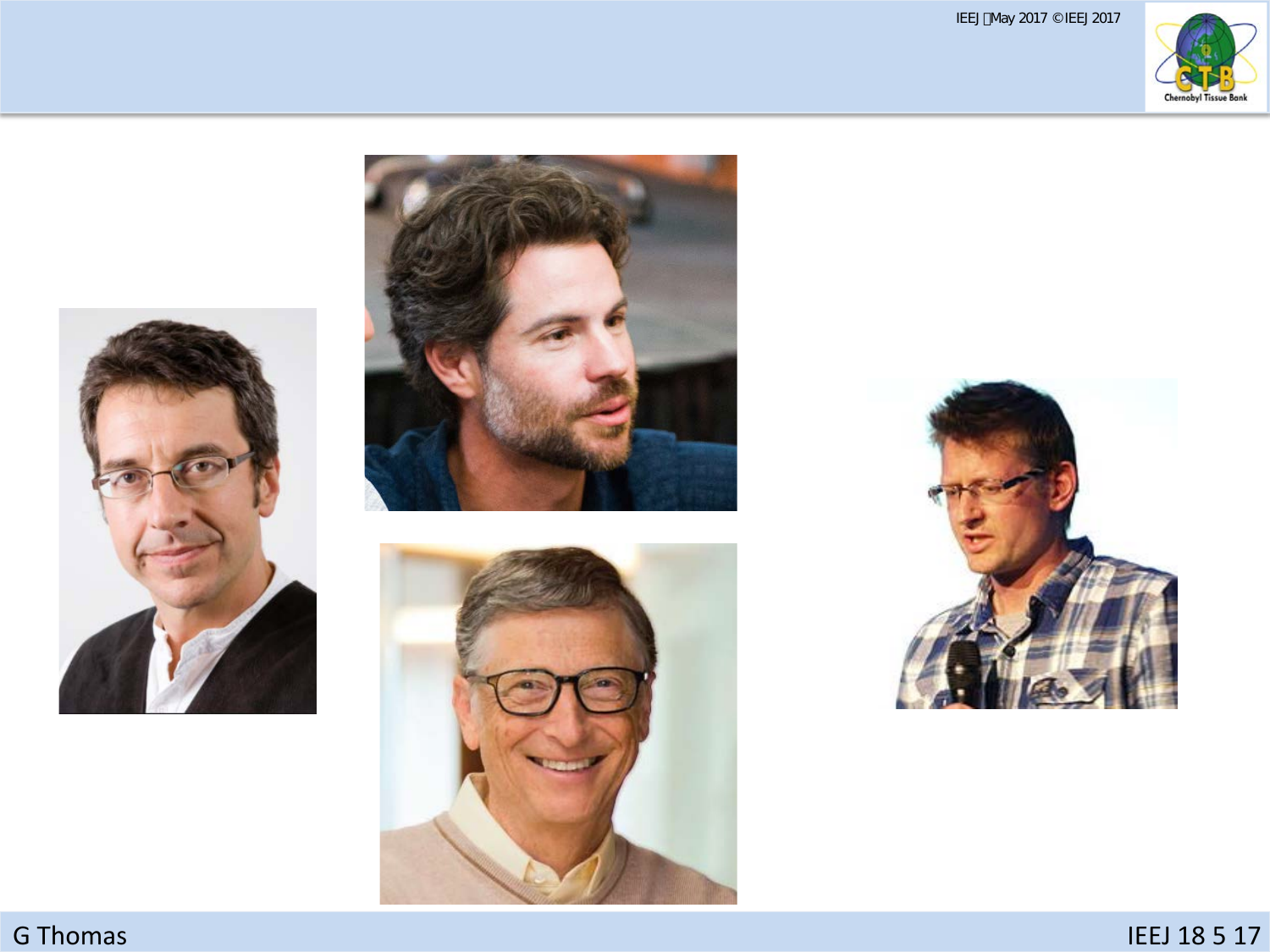### Effective communication

- Don't compete with wind and solar diversity is key to a successful energy policy
- All methods of energy generation have risks and benefit
- Need to balance effects on our ecosystem with the risk of lack of energy – everything pollutes to a degree
- Effects of CO2 and particulate pollution maybe catastrophic for life on earth (not just humans!)





IEEJ:May 2017 © IEEJ2017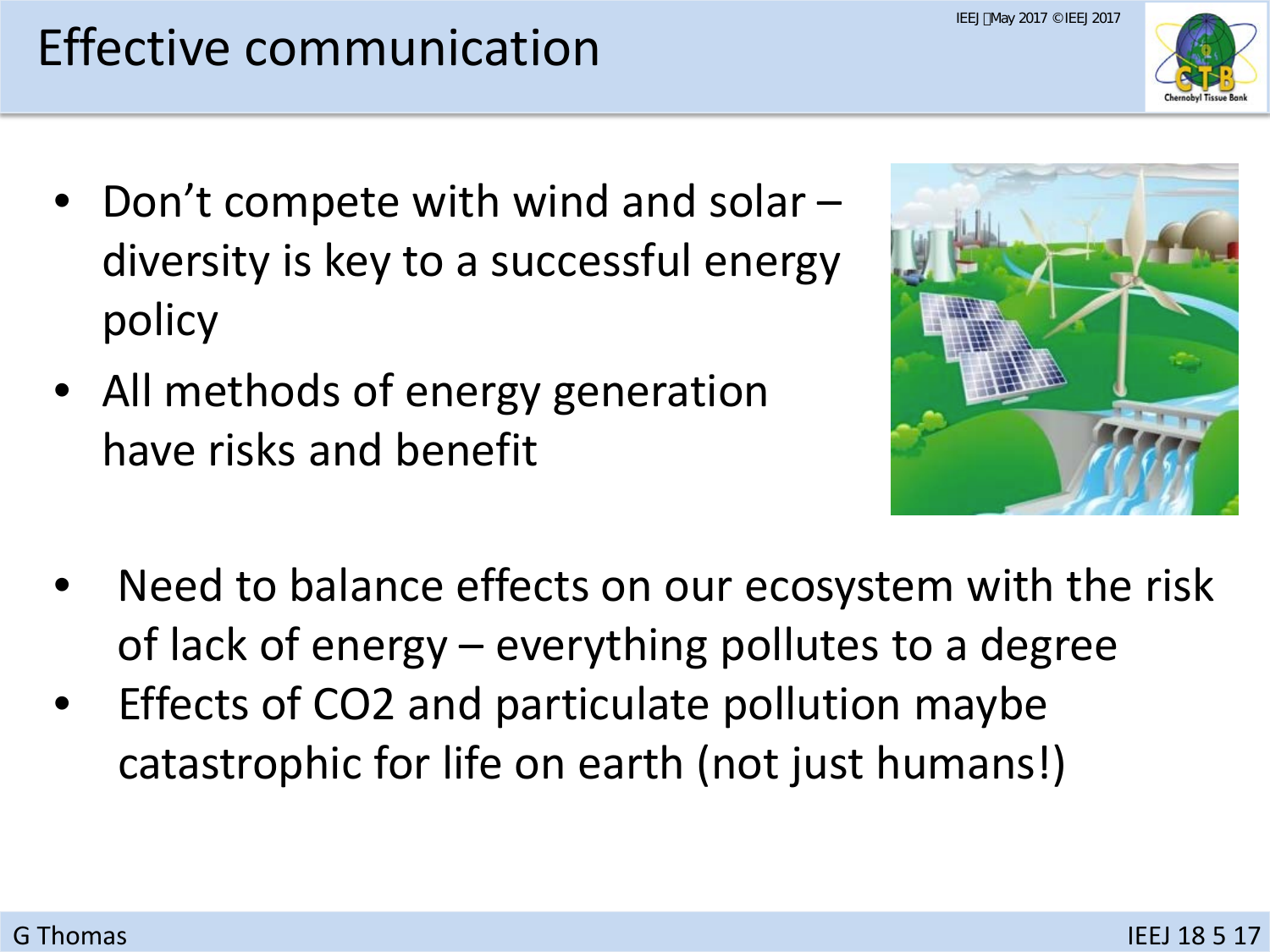

- Don't wait for the next accident start a dialogue now with all levels in society about energy production in Japan
- Safety culture results in resilience it takes a long time to instill, trust takes even longer
- The internet means everyone has a voice and expects their voice to be heard
- Hearts and minds will only change by dialogue – listen before you speak